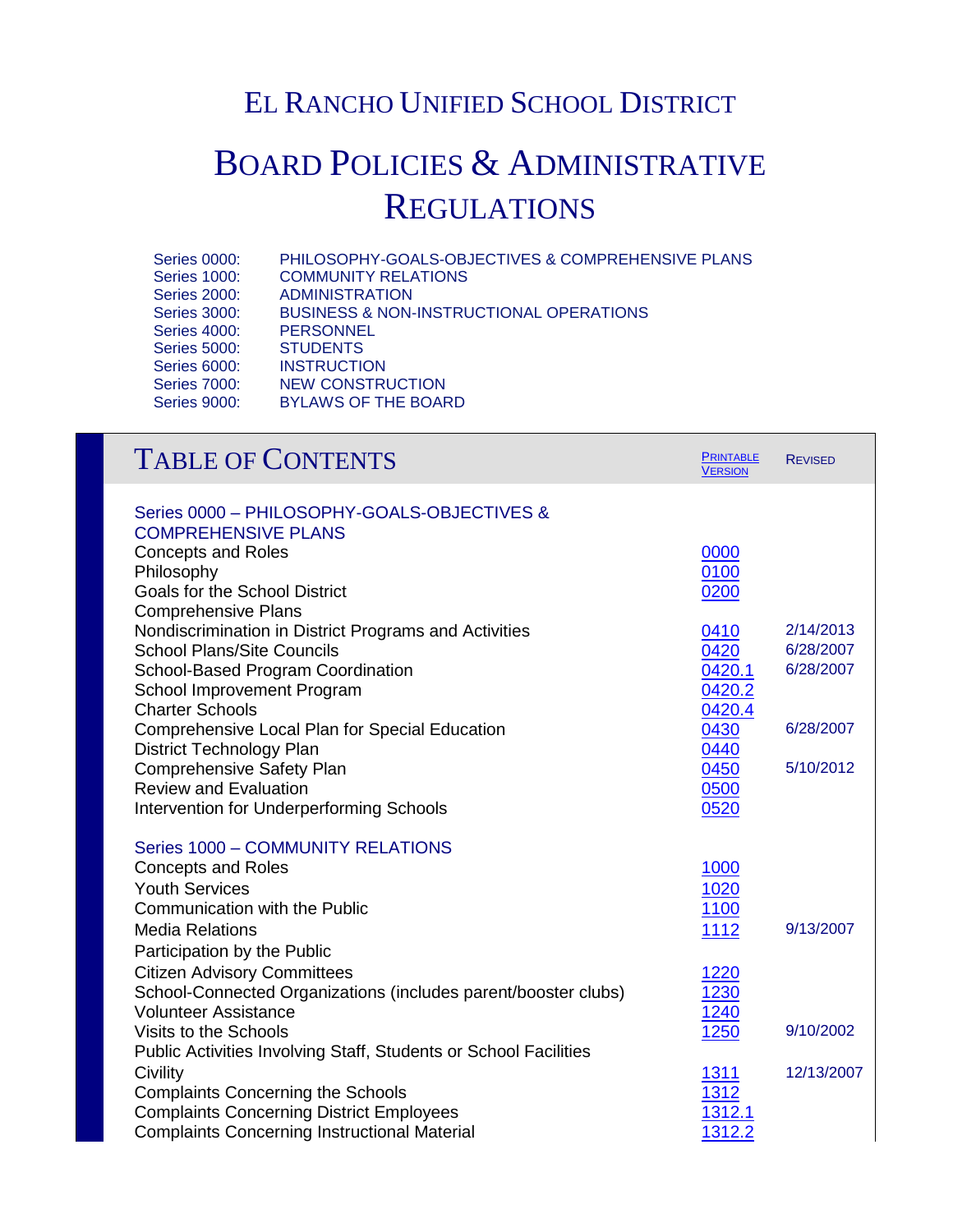| <b>TABLE OF CONTENTS</b>                                                                                                                                                                                                                                           | <b>PRINTABLE</b><br><b>VERSION</b>                | <b>REVISED</b>         |
|--------------------------------------------------------------------------------------------------------------------------------------------------------------------------------------------------------------------------------------------------------------------|---------------------------------------------------|------------------------|
| <b>Uniform Complaint Procedures</b><br><b>Williams Uniform Complaint Procedures</b><br>Solicitation of Funds from and by Students                                                                                                                                  | 1312.3<br>1312.4<br>1321                          | 3/15/2012<br>4/16/2009 |
| <b>Public Performances by Students</b><br><b>Advertising and Promotion</b><br>Use of School Facilities<br><b>Access to District Records</b>                                                                                                                        | 1322<br>1325<br>1330<br>1340                      | 6/14/2012              |
| Relations between Other Governmental Agencies and the Schools<br>Waivers<br>Relations Between Other Education Organizations and the Schools                                                                                                                        | <u>1400</u><br>1431                               |                        |
| Home-Based Schooling<br>Relations Between Private Industry and the Schools                                                                                                                                                                                         | 1621<br>1700                                      |                        |
| Series 2000 - ADMINISTRATION<br><b>Concepts and Roles</b><br><b>Superintendent of Schools</b><br>Superintendent of Schools: Responsibilities and duties<br>Evaluation                                                                                              | 2000<br>2120<br>2122<br>2123                      |                        |
| <b>Administrative Operations</b><br>Administrative Leeway in Absence of Governing Board Policy<br>Administrative Staff Organization<br>Representative and Deliberative Groups<br>Teacher-in-Charge/Principal Designee                                              | 2210<br>2220<br>2230<br>2250                      | 1/17/2008              |
| Series 3000 - BUSINESS AND NON-INSTRUCTIONAL OPERATIONS<br>Concepts & Roles<br><b>Budget</b>                                                                                                                                                                       | 3000<br>3100                                      |                        |
| <b>Budgetary Control</b><br><b>General Reserve</b><br><b>District Budget Advisory Committee</b><br><b>Transfer of Funds</b>                                                                                                                                        | 3100.1<br>3100.2<br>3100.3<br>3110                | 5/10/2007              |
| Income<br>Lottery Funds<br>Sale & Disposal of Books, Equipment & Supplies<br>Gifts, Grants & Bequests (does not include state or federal funds)<br>Foundation, State and Federal Grants<br><b>Expenditures/Expending Authority</b><br><b>Purchasing Procedures</b> | 3220.1<br>3270<br>3290<br>3290.1<br>3300<br>3310  |                        |
| <b>Bids</b><br>Contracts<br><b>State Allocation Board Contracts</b><br>Payment for Goods & Services<br><b>Revolving Funds</b><br><b>Relations with Vendors</b>                                                                                                     | 3311<br>3312<br>3312.11<br>3314<br>3314.2<br>3315 |                        |
| Claims and Actions Against the District<br>Management of District Assets/Accounts (includes systems,<br>encumbering, audits)                                                                                                                                       | 3320<br>3400                                      | 7/9/2009               |
| Inventories<br><b>Student Activity Funds</b><br><b>Periodic Financial Reports</b><br>Non Instructional Operations                                                                                                                                                  | 3440<br>3452<br>3460                              |                        |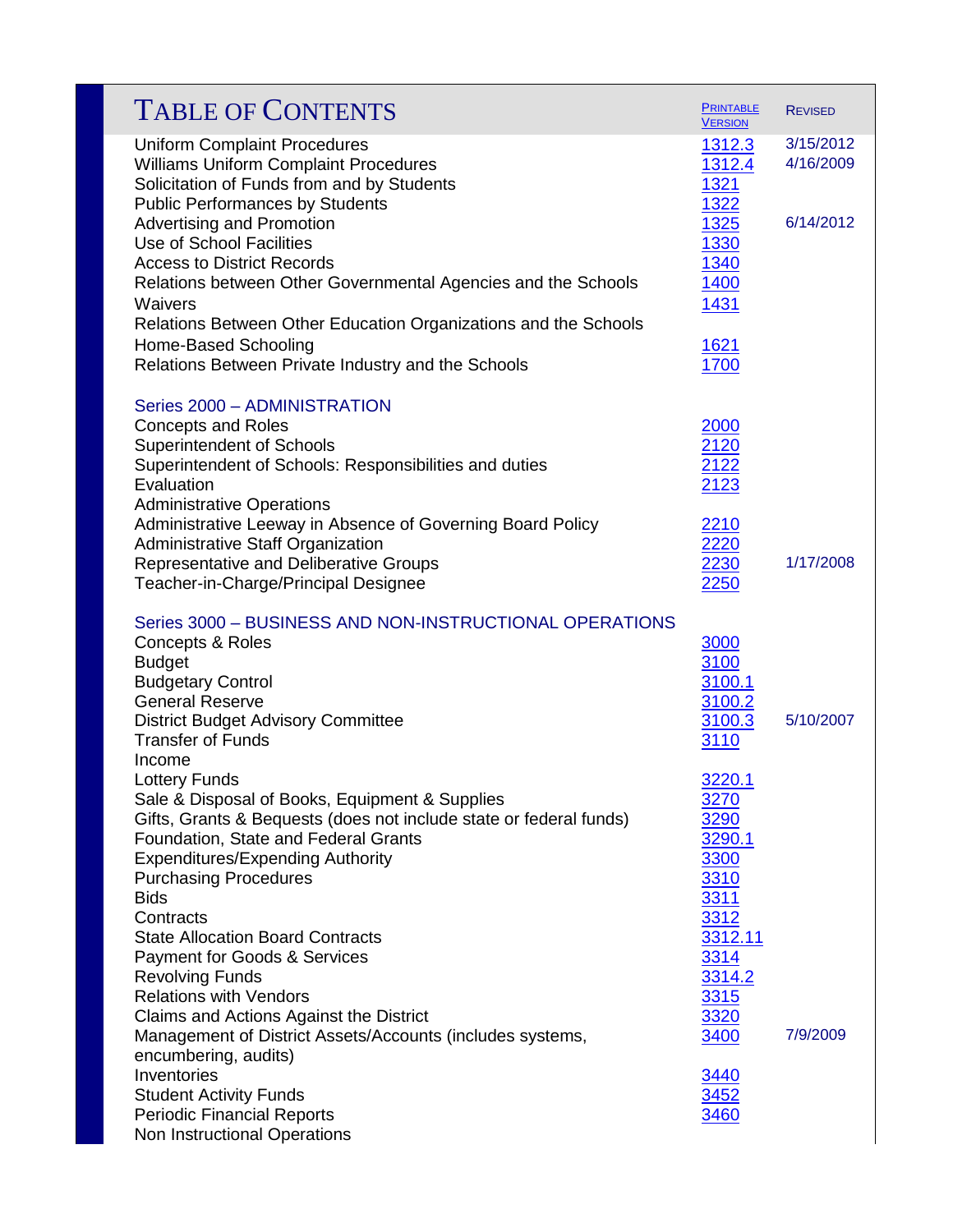| <b>TABLE OF CONTENTS</b>                                                                                        | <b>PRINTABLE</b><br><b>VERSION</b> | <b>REVISED</b>         |
|-----------------------------------------------------------------------------------------------------------------|------------------------------------|------------------------|
| Operation & Maintenance of Plant x7000<br><b>Energy Management Conservation</b><br>Tobacco-Free Schools/Smoking | <u>3510</u><br>3511<br>3513.3      | 9/14/2004              |
| Environmental Safety x5142                                                                                      | 3514                               |                        |
| <b>Hazardous Substances</b><br><b>School Safety and Security</b>                                                | 3514.1<br>3515                     | 10/26/2004             |
| <b>Intruders on Campus</b>                                                                                      | 3515.2                             |                        |
| Recovery for Property Loss or Damage                                                                            | 3515.4                             |                        |
| Risk Management/Insurance (includes liability, property, employee                                               | 3530                               |                        |
| bonds)<br>Transportation                                                                                        | 3540                               |                        |
| <b>School-Related Trips</b>                                                                                     | 3541.1                             |                        |
| Transportation for Students with Disabilities                                                                   | 3541.2                             |                        |
| <b>Nonpublic School Students</b>                                                                                | 3541.3                             |                        |
| <b>Transportation for Outside Groups</b>                                                                        | 3541.4                             |                        |
| <b>School Bus Drivers</b>                                                                                       | 3542                               |                        |
| <b>Transportation Safety and Emergencies</b><br>Food Service/Child Nutrition Program                            | 3543<br>3550                       |                        |
| Food Service Operations/Cateteria Funds x3310                                                                   | 3551                               |                        |
| Free & Reduced Lunch Program                                                                                    | 3553                               |                        |
| <b>Other Food Sales</b>                                                                                         | 3554                               |                        |
| <b>District Records</b>                                                                                         | 3580                               |                        |
| Consultants                                                                                                     | 3600                               | 6/23/2011              |
| Series 4000 - PERSONNEL                                                                                         |                                    |                        |
| <b>Concepts and Roles</b>                                                                                       | 4000                               |                        |
| Drug and Alcohol-Free Workplace                                                                                 | 4020                               |                        |
| Nondiscrimination in Employment                                                                                 | 4030                               | 4/18/2013<br>8/27/2009 |
| <b>Complaints Concerning Discrimination In Employment</b><br>Reasonable Accommodation                           | 4031<br>4032                       | 9/13/2007              |
| <b>Employee Use of Technology</b>                                                                               | 4040                               | 3/15/2012              |
| <b>Certificated Personnel</b>                                                                                   |                                    |                        |
| <b>Recruitment and Selection</b>                                                                                | 4111                               | 4/18/2013              |
| <b>Affirmative Action</b>                                                                                       | 4111.1                             |                        |
| Legal Status Requirement<br>Certification                                                                       | 4111.2<br>4112.2                   |                        |
| Staff for Limited-English Proficiency Programs                                                                  | 4112.22                            |                        |
| <b>Special Education Staff</b>                                                                                  | 4112.23                            | 2/14/2008              |
| Teacher Qualifications Under The No Child Left Behind Act                                                       | 4112.24                            | 9/13/2007              |
| Oath or Affirmation                                                                                             | 4112.3                             |                        |
| <b>Health Examinations</b>                                                                                      | 4112.4                             |                        |
| <b>Criminal Record Check</b><br><b>Personnel Records</b>                                                        | 4112.5<br>4112.6                   | 9/13/2007              |
| <b>Employment References</b>                                                                                    | 4112.61                            |                        |
| <b>Employment of Relatives</b>                                                                                  | 4112.8                             |                        |
| <b>Signed Statements</b>                                                                                        | 4112.9                             |                        |
| Assignment                                                                                                      | 4113                               | 2/14/2008              |
| Temporary Modified and Alternative Duties Return to Work Program                                                | 4113.4                             |                        |
| <b>Transfers</b><br><b>Evaluation/Supervision</b>                                                               | 4114<br>4115                       | 2/14/2008              |
| <b>Probationary/Permanent Status</b>                                                                            | 4116                               |                        |
|                                                                                                                 |                                    |                        |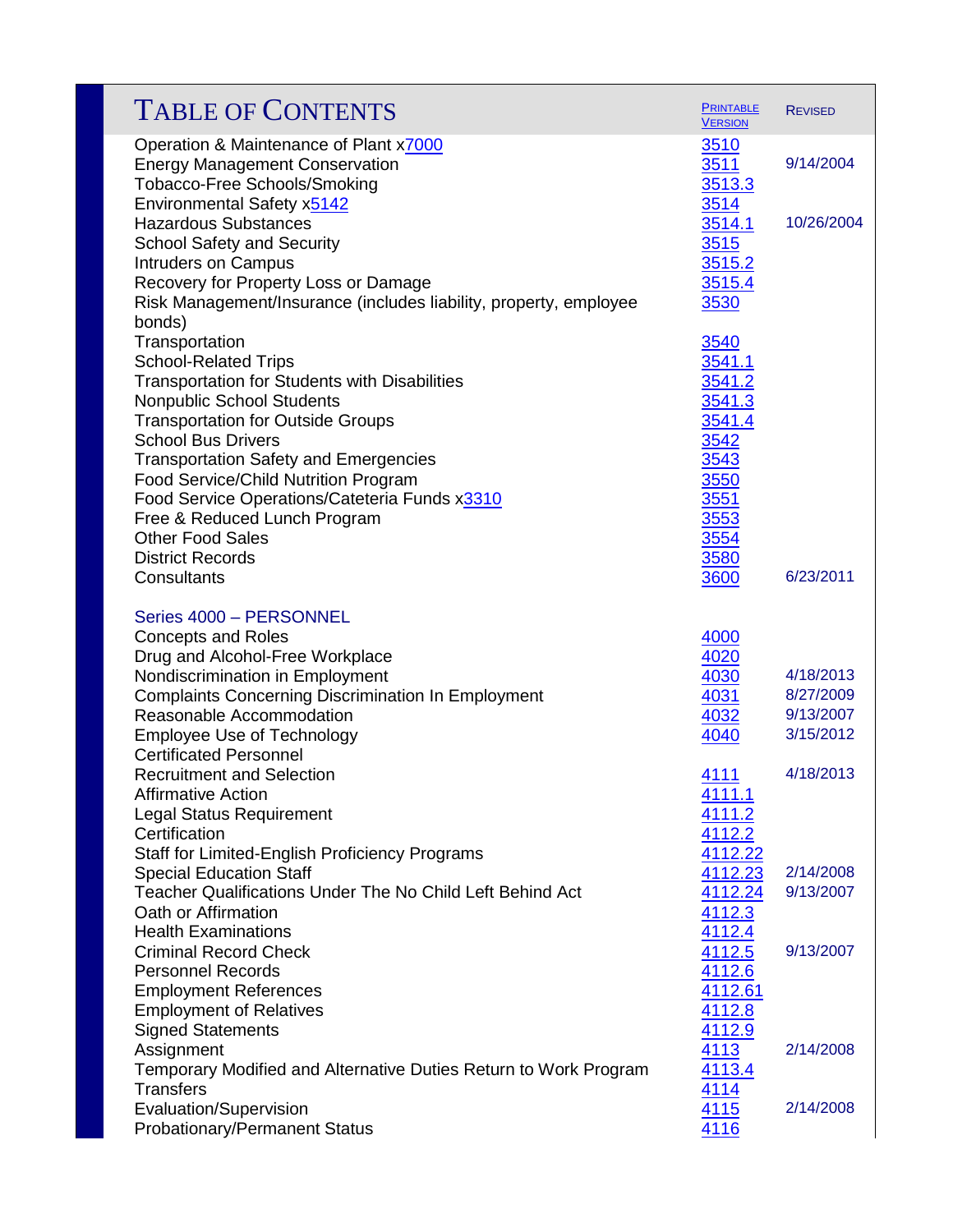| <b>TABLE OF CONTENTS</b>                                                              | <b>PRINTABLE</b><br><b>VERSION</b> | <b>REVISED</b> |
|---------------------------------------------------------------------------------------|------------------------------------|----------------|
| Resignation                                                                           | 4117.2                             |                |
| <b>Personnel Reduction</b>                                                            | 4117.3                             |                |
| <b>Dismissal</b>                                                                      | 4117.4                             | 10/13/2011     |
| <b>Decision Not to Rehire</b>                                                         | 4117.6                             |                |
| <b>Suspension/Disciplinary Action</b>                                                 | 4118                               |                |
| Rights, Responsibilities and Duties                                                   | 4119                               |                |
| Civil and Legal Rights                                                                | 4119.1                             | 9/13/2007      |
| <b>Sexual Harassment</b>                                                              | 4119.11                            | 12/7/2004      |
| <b>Duties of Personnel</b>                                                            | 4119.13                            |                |
| <b>Codes of Ethics</b>                                                                | 4119.21                            |                |
| Unauthorized Release of Confidential/Privileged Information                           | 4119.23                            |                |
| <b>Political Activities of Employees</b>                                              | 4119.25                            | 10/13/2011     |
| <b>Employees with Infectious Disease</b>                                              | 4119.41                            |                |
| <b>Exposure Control Plan for Bloodborne Pathogens</b><br><b>Universal Precautions</b> | 4119.42                            |                |
|                                                                                       | 4119.43                            |                |
| <b>Temporary and Part-time Personnel</b><br><b>Substitute Teachers</b>                | 4120<br>4121                       |                |
| <b>Temporary Athletic Team Coaches</b>                                                | 4127                               |                |
| <b>Staff Development</b>                                                              | 4131                               |                |
| <b>Inservice Education/Visitations; Conferences</b>                                   | 4131.3                             |                |
| <b>Professional Growth</b>                                                            | 4131.5                             |                |
| Publication or Creation of Materials (includes copyrights and patents)                | 4132                               |                |
| <b>Travel Expenses</b>                                                                | 4133                               |                |
| Soliciting and Selling                                                                | 4135                               |                |
| Nonschool Employment                                                                  | 4136                               |                |
| Tutoring                                                                              | 4137                               |                |
| <b>Mentor Teachers</b>                                                                | 4138                               |                |
| Peer Assistance and Review Program                                                    | 4139                               |                |
| Agreement                                                                             | 4141                               |                |
| <b>Concerted Action/Work Stoppage</b>                                                 | 4141.6                             |                |
| Negotiations/Consultation                                                             | 4143                               |                |
| <b>Public Notice - Personnel Negotiations</b>                                         | 4143.1                             |                |
| Complaints                                                                            | 4144                               |                |
| <b>Salary Guides</b>                                                                  | 4151                               |                |
| <b>Salary Checks and Deductions</b>                                                   | 4152                               |                |
| <b>Health and Welfare Benefits</b>                                                    | 4154                               |                |
| Awards and Recognition                                                                | 4156.2                             |                |
| <b>Employee Property Reimbursement</b>                                                | 4156.3                             |                |
| <b>Employee Safety</b>                                                                | 4157                               |                |
| <b>Work Related Injuries</b>                                                          | 4157.1                             |                |
| <b>Employee Security</b>                                                              | 4158                               |                |
| Leaves                                                                                | 4161                               |                |
| <b>Classified Personnel</b>                                                           | 4200                               |                |
| <b>Recruitment and Selection</b>                                                      | 4211                               | 4/18/2013      |
| <b>Affirmative Action</b>                                                             | 4211.1                             |                |
| <b>Legal Status Requirement</b>                                                       | 4211.2                             |                |
| Qualifications Appraisal/Examination                                                  | 4211.21                            | 1/17/2008      |
| <b>Eligibility Lists</b>                                                              | 4211.3                             |                |
| <b>Selection Interviews</b>                                                           | 4211.4                             |                |
| Refusals of Employment and Withholding of Names                                       | 4211.5                             |                |
| Appointment and Conditions of Employment                                              | 4212                               |                |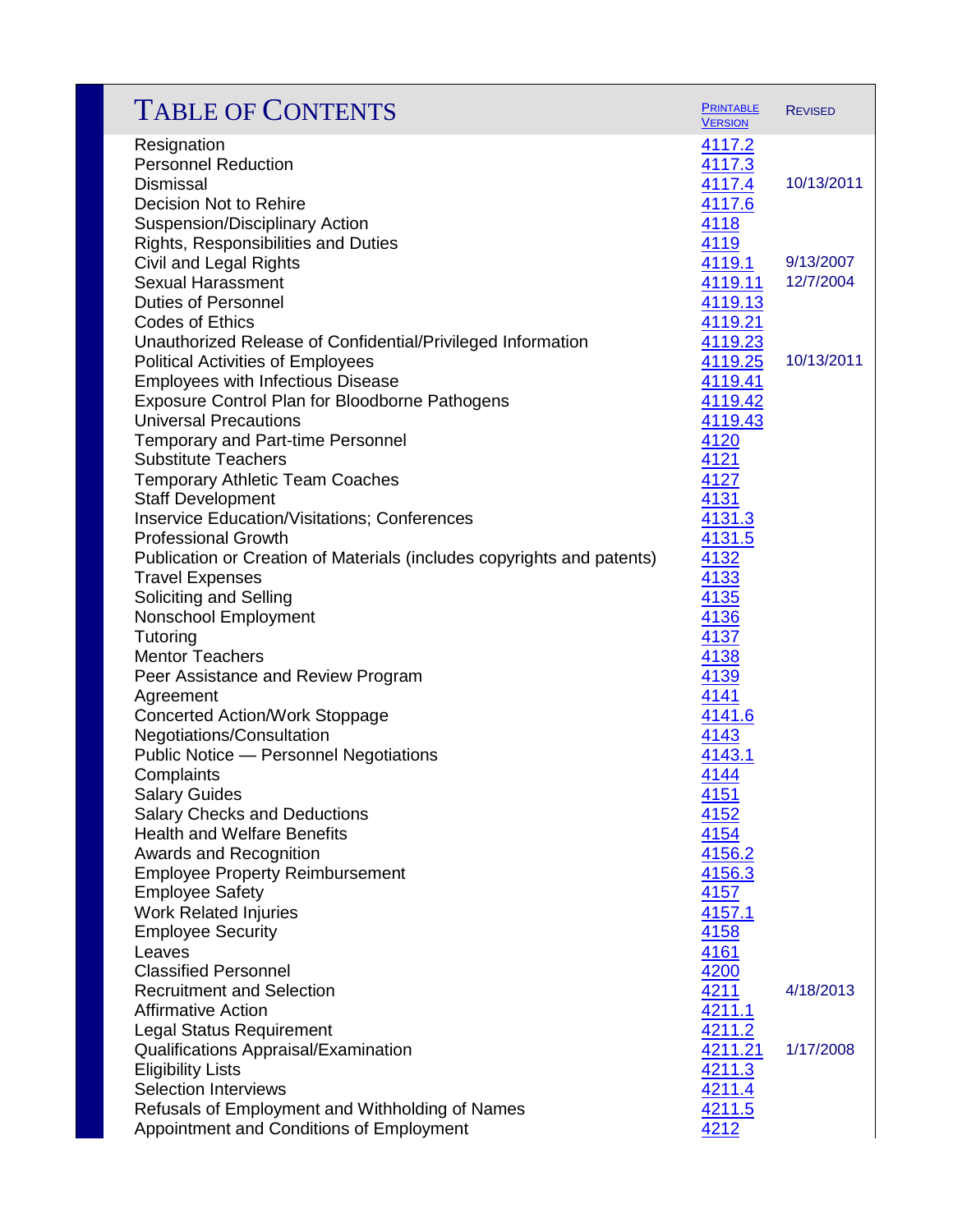| <b>TABLE OF CONTENTS</b>                                               | <b>PRINTABLE</b><br><b>VERSION</b> | <b>REVISED</b> |
|------------------------------------------------------------------------|------------------------------------|----------------|
| Staff for Limited-English Proficiency Programs                         | 4212.22                            |                |
| Oath or Affirmation                                                    | 4212.3                             |                |
| <b>Health Examinations</b>                                             | 4212.4                             |                |
| Security/Credit Check                                                  | 4212.5                             |                |
| <b>Personnel Records</b>                                               | 4212.6                             |                |
| <b>Employment References</b>                                           | 4212.61                            |                |
| <b>Employment of Relatives</b>                                         | 4212.8                             |                |
| <b>Signed Statements</b>                                               | 4212.9                             |                |
| Assignment/Classification                                              | 4213                               |                |
| Promotion/Demotion/Reclassification                                    | 4213.2                             | 1/17/2008      |
| Temporary Modified and Alternative Duties Return to Work Program       | 4213.4                             |                |
| Transfer/Reassignment                                                  | 4214                               |                |
| Evaluation/Supervision                                                 | 4215                               | 1/17/2008      |
| <b>Probationary/Permanent Status</b>                                   | 4216                               |                |
| Retirement                                                             | 4217.1                             |                |
| Resignation                                                            | 4217.2                             |                |
| Layoff/Rehire                                                          | 4217.3                             |                |
| Dismissal/Suspension/Disciplinary Action                               | 4218                               | 10/13/2011     |
| Civil and Legal Rights                                                 | 4219.1                             | 9/13/2007      |
| <b>Sexual Harassment</b>                                               | 4219.11                            | 12/7/2004      |
| <b>Duties of Personnel</b>                                             | 4219.13                            |                |
| Codes of Ethics (see 4119.21)                                          | 4219.21                            |                |
| Unauthorized Release of Confidential/Privileged Information            | 4219.23                            |                |
| <b>Political Activities of Employees</b>                               | 4219.25                            | 10/13/2011     |
| <b>Employees with Infectious Disease</b>                               | 4219.41                            |                |
| <b>Exposure Control Plan for Bloodborne Pathogens</b>                  | 4219.42                            |                |
| <b>Universal Precautions</b>                                           | 4219.43                            |                |
| <b>Substitutes</b>                                                     | 4221                               |                |
| Limited-Term Employment                                                | 4221.1                             |                |
| <b>Short-Term Employees</b>                                            | 4221.2                             |                |
| <b>Emergency Appointments</b>                                          | 4221.3                             |                |
| <b>Civic Center Assignments</b>                                        | 4221.4                             |                |
| <b>Teacher Aides/Paraprofessionals</b>                                 | 4222                               | 9/13/2007      |
| <b>Summer School Assignments</b>                                       | 4224                               |                |
| <b>Temporary Athletic Team Coaches</b>                                 | 4227                               |                |
| <b>Inservice Education/Visitations; Conferences</b>                    | 4231.3                             |                |
| Publication or Creation of Materials (includes copyrights and patents) | 4232                               |                |
| <b>Travel Expenses</b>                                                 | 4233                               |                |
| Soliciting and Selling                                                 | <u>4235</u>                        |                |
| Nonschool Employment                                                   | 4236                               |                |
| Agreement                                                              | 4241                               |                |
| <b>Concerted Action/Work Stoppage</b>                                  | 4241.6                             |                |
| Negotiations/Consultation                                              | 4243                               |                |
| Public Notice - Personnel Negotiations                                 | 4243.1                             |                |
| Complaints                                                             | 4244                               |                |
| Salary Guides (see 4151)                                               | 4251                               |                |
| <b>Salary Checks and Deductions</b>                                    | 4252                               |                |
| <b>Health and Welfare Benefits</b>                                     | 4254                               |                |
| <b>Awards and Recognition</b>                                          | 4256.2                             |                |
| <b>Employee Property Reimbursement</b>                                 | 4256.3                             |                |
| <b>Employee Safety</b>                                                 | 4257                               |                |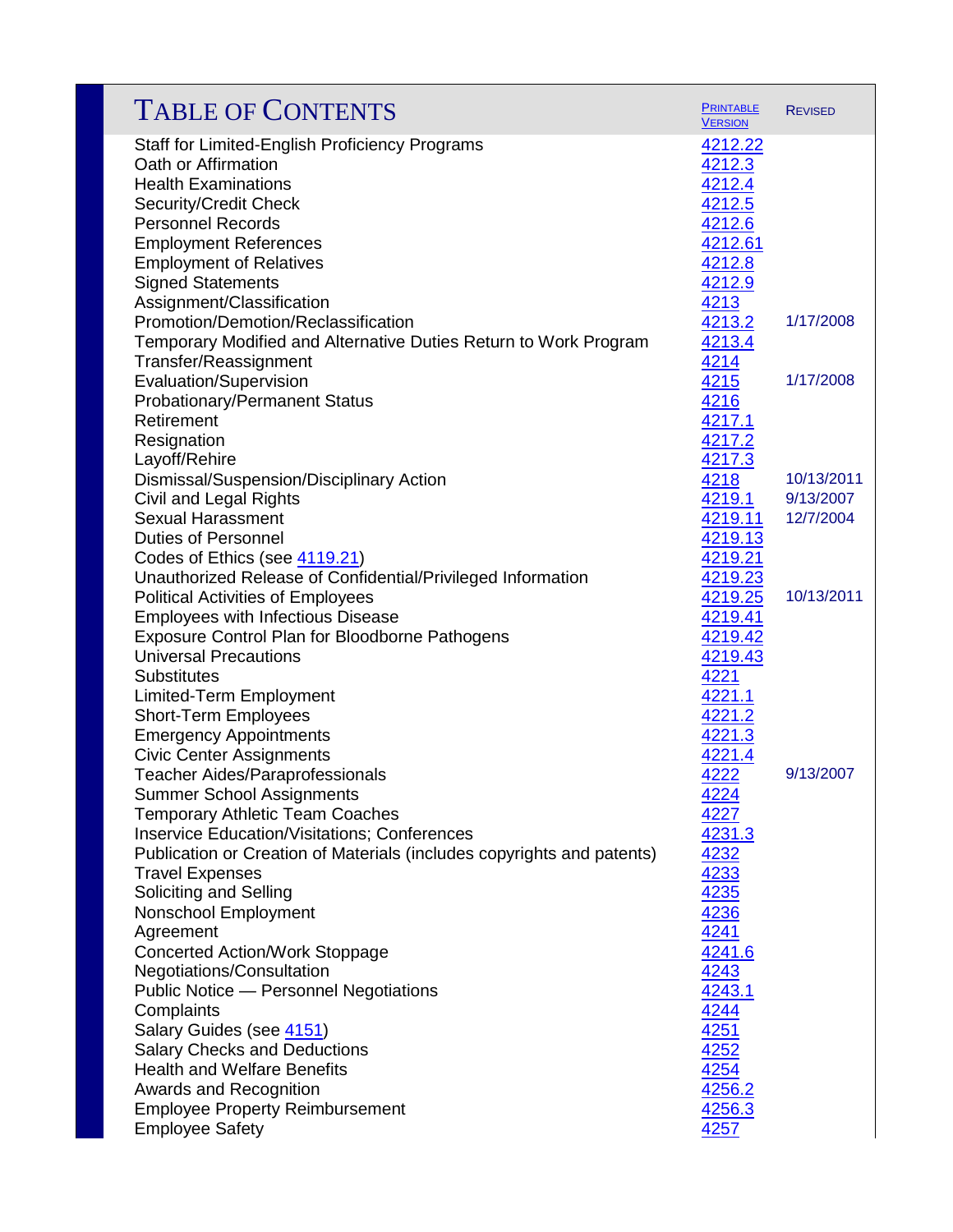| <b>TABLE OF CONTENTS</b>                                               | <b>PRINTABLE</b><br><b>VERSION</b> | <b>REVISED</b> |
|------------------------------------------------------------------------|------------------------------------|----------------|
| <b>Employee Security</b>                                               | 4258                               |                |
| Leaves                                                                 | 4261                               |                |
| Management, Supervisory & Confidential Personnel                       | 4300                               |                |
| <b>Recruitment and Selection</b>                                       | 4311                               | 1/17/2008      |
| <b>Affirmative Action</b>                                              | 4311.1                             |                |
| <b>Legal Status Requirement</b>                                        | 4311.2                             |                |
| Oath or Affirmation                                                    | 4312.3                             |                |
| <b>Health Examinations</b>                                             | 4312.4                             |                |
| <b>Criminal Record Check</b>                                           | 4312.5                             | 9/13/2007      |
| <b>Personnel Records</b>                                               | 4312.6                             |                |
| <b>Employment References</b>                                           | 4312.61                            |                |
| <b>Employment of Relatives</b>                                         | 4312.8                             |                |
| <b>Signed Statements</b>                                               | 4312.9                             |                |
| Load/Scheduling/Hours of Employment                                    | 4313.1                             |                |
| Promotion/Demotion/Reclassification                                    | 4313.2                             |                |
| Temporary Modified and Alternative Duties Return to Work Program       | 4313.4                             |                |
| Transfer/Reassignment                                                  | 4314                               |                |
| Evaluation/Supervision                                                 | 4315                               |                |
| <b>Staff Evaluating Teachers</b>                                       | 4315.1                             |                |
| <b>Early Retirement Consultancy Contract</b>                           | 4317.12                            | 1/17/2008      |
| Resignation                                                            | 4317.2                             |                |
| Personnel Reduction (Layoff/Rehire)                                    | 4317.3                             |                |
| Civil and Legal Rights                                                 | 4319.1                             | 9/13/2007      |
| <b>Sexual Harassment</b>                                               | 4319.11                            | 12/7/2004      |
| <b>Duties of Personnel</b>                                             | 4319.13                            |                |
| Codes of Ethics (see 4119.21)                                          | 4319.21                            |                |
| Unauthorized Release of Confidential/Privileged Information            | 4319.23                            |                |
| <b>Political Activities of Employees</b>                               | 4319.25                            | 10/13/2011     |
| <b>Employees with Infectious Disease</b>                               | 4319.41                            |                |
| Exposure Control Plan for Bloodborne Pathogens                         | 4319.42                            |                |
| <b>Universal Precautions</b>                                           | 4319.43                            |                |
| <b>Temporary Athletic Team Coaches</b>                                 | 4327                               |                |
| <b>Staff Development</b>                                               | 4331                               |                |
| Inservice Education/Visitations; Conferences                           | <u>4331.3</u>                      |                |
| Publication or Creation of Materials (includes copyrights and patents) | 4332                               |                |
| <b>Travel Expenses</b>                                                 | 4333                               |                |
| Soliciting and Selling                                                 | 4335                               |                |
| Nonschool Employment                                                   | 4336                               |                |
| Complaints                                                             | 4344                               |                |
| <b>Compensation and Related Benefits</b>                               | 4350                               |                |
| <b>Salary Guides</b>                                                   | 4351                               |                |
| <b>Salary Checks and Deductions</b>                                    | 4352                               |                |
| Extra Pay for Extra Work                                               | 4353                               |                |
| Health & Welfare Benefits (see 4154)                                   | 4354                               |                |
| <b>Tax-sheltered Annuities</b>                                         | 4355.1                             |                |
| Awards and Recognition                                                 | 4356.2                             |                |
| <b>Employee Property Reimbursement</b>                                 | 4356.3                             |                |
| <b>Employee Safety</b>                                                 | 4357                               |                |
| <b>Employee Security</b>                                               | 4358                               |                |
| Leaves                                                                 | 4361                               |                |
| Vacation/Holidays                                                      | 4362                               |                |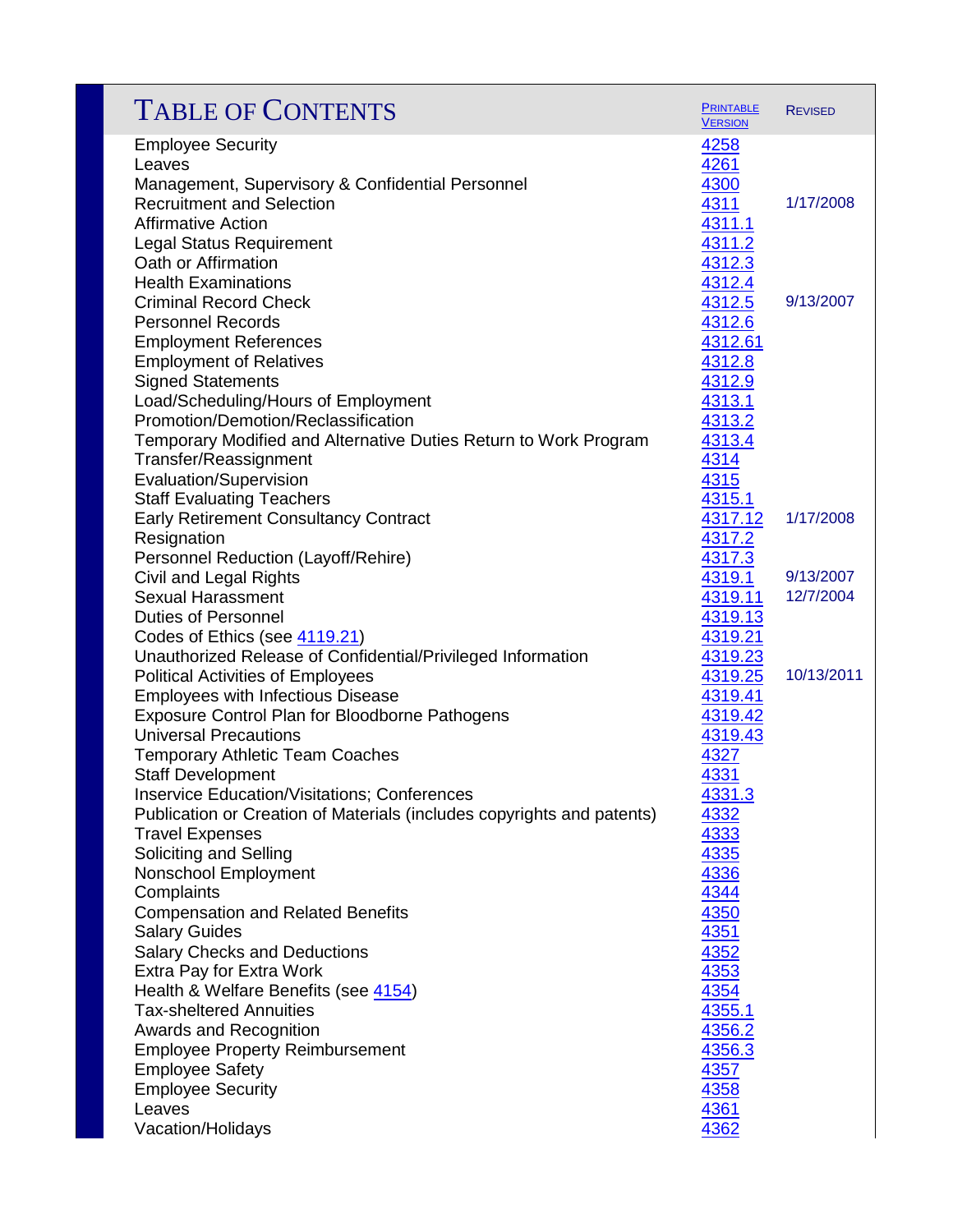| <b>TABLE OF CONTENTS</b>                                               | <b>PRINTABLE</b><br><b>VERSION</b> | <b>REVISED</b>         |
|------------------------------------------------------------------------|------------------------------------|------------------------|
| Series 5000 - STUDENTS                                                 |                                    |                        |
| <b>Concepts and Roles</b>                                              | 5000                               | 10/13/2011             |
| <b>Parent Rights and Responsibilities</b>                              | 5020                               |                        |
| <b>Noncustodial Parents</b>                                            | 5021                               | 11/8/2012              |
| <b>Student and Family Privacy Rights</b>                               | 5022                               | 11/8/2012              |
| <b>Student Wellness</b>                                                | 5030                               | 11/8/2012              |
| <b>Elementary and Secondary</b>                                        |                                    |                        |
| Admission                                                              | <b>5111</b>                        | 5/9/2013               |
| District Residency x5117                                               | 5111.1                             | 5/9/2013               |
| Residency Based on Parent/Guardian Employment                          |                                    | 4/19/2012              |
| <b>Residency for Homeless Children</b>                                 | 5111.13                            |                        |
| <b>Exemptions from Attendance</b><br><b>Exclusions from Attendance</b> | 5112.1                             | 11/8/2012<br>11/8/2012 |
| <b>Student Leave of Absence</b>                                        | 5112.2<br>5112.3                   |                        |
| <b>Open/Closed Campus</b>                                              | 5112.5                             |                        |
| Absences and Excuses                                                   | 5113                               | 11/8/2012              |
| <b>Chronic Absence &amp; Truancy</b>                                   | 5113.1                             | 4/14/2011              |
| <b>Work Permits</b>                                                    | 5113.2                             |                        |
| <b>School Attendance Boundaries</b>                                    | 5116                               | 4/18/2013              |
| <b>Intradistrict Open Enrollment</b>                                   | 5116.1                             | 4/18/2013              |
| Interdistrict Attendance x5111.1                                       | 5117                               | 5/9/2013               |
| <b>Open Enrollment Act Transfers</b>                                   | 5118                               | 12/9/2010              |
| <b>Students Expelled from Other Districts</b>                          | 5119                               |                        |
| <b>Grades/Evaluation of Student Achievement</b>                        | 5121                               | 3/9/2004               |
| Promotion/Acceleration/Retention                                       | 5123                               | 4/14/2011              |
| <b>Communications with Parents/Guardians</b>                           |                                    | 8/23/2012              |
| <b>Student Records</b>                                                 | 5125                               | 5/9/2013               |
| Release of Directory Information                                       | 5125.1                             | 9/13/2012              |
| Withholding Grades, Diploma or Transcripts                             | 5125.2                             |                        |
| <b>Challenging Student Records</b><br><b>Awards for Achievement</b>    | 5125.3<br>5126                     |                        |
| <b>Graduation Ceremonies and Activities</b>                            | 5127                               | 12/13/2012             |
| Conduct                                                                | 5131                               |                        |
| <b>Bus Conduct</b>                                                     | 5131.1                             |                        |
| <b>Bullying</b>                                                        | 5131.2                             |                        |
| <b>Campus Disturbances</b>                                             | 5131.4                             |                        |
| Vandalism, Theft and Graffiti                                          | 5131.5                             |                        |
| <b>Alcohol and Other Drugs</b>                                         | 5131.6                             | 12/7/2004              |
| Tobacco                                                                | 5131.62                            |                        |
| <b>Anabolic Steroids</b>                                               | 5131.63                            |                        |
| Weapons and Dangerous Instruments                                      | 5131.7                             | 9/13/2012              |
| Cell Phone and Personal Electronic Signaling Devices                   | 5131.8                             | 7/12/2007              |
| <b>Academic Honesty</b>                                                | 5131.9                             |                        |
| Dress & Grooming                                                       | 5132                               | 8/28/2008              |
| <b>Mandatory Uniforms</b><br>Gangs                                     | 5132.1<br>5136                     | 2/10/2004              |
| <b>Positive School Climate</b>                                         | 5137                               | 5/10/2012              |
| <b>Health Care and Emergencies</b>                                     | 5141                               |                        |
| Accidents                                                              |                                    | 8/23/2012              |
| <b>Administering Medication</b>                                        | 5141.21                            | 3/15/2012              |
|                                                                        |                                    |                        |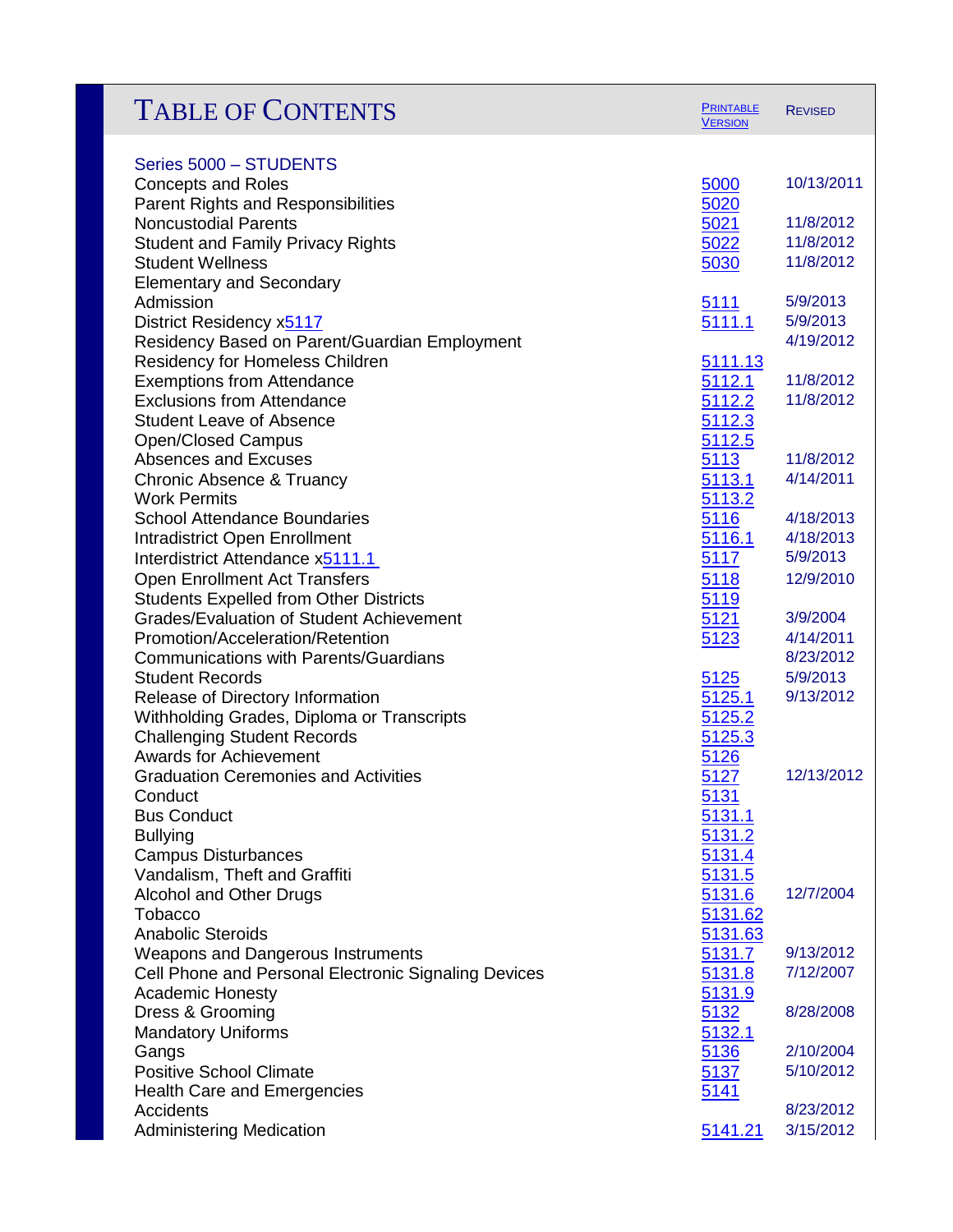| <b>TABLE OF CONTENTS</b>                                                                                                  | <b>PRINTABLE</b><br><b>VERSION</b> | <b>REVISED</b>         |
|---------------------------------------------------------------------------------------------------------------------------|------------------------------------|------------------------|
| <b>Infectious Diseases</b><br>Infectious Disease Prevention (medical protocol)<br><b>Specialized Health Care Services</b> | 5141.22<br>5141.23<br>5141.24      | 11/8/2012<br>3/10/2011 |
| Health Examinations x6145.2<br>Immunizations                                                                              | 5141.3<br>5141.31                  | 2/10/2011              |
| <b>Health Screening for School Entry</b>                                                                                  | 5141.32                            | 7/12/2007              |
| <b>Head Lice</b>                                                                                                          | 5141.33                            | 5/9/2013               |
| <b>Child Abuse Prevention and Reporting</b>                                                                               | 5141.4                             | 6/23/2011              |
| <b>Child Abuse Prevention</b>                                                                                             | 5141.41                            | 10/11/2012             |
| <b>Suicide Prevention</b>                                                                                                 | 5141.52                            |                        |
| <b>School Health Services</b>                                                                                             | 5141.6                             |                        |
| Safety x3514                                                                                                              | 5142                               |                        |
| Insurance                                                                                                                 | 5143                               |                        |
| <b>Discipline</b>                                                                                                         | 5144                               |                        |
| Suspension and Expulsion/Due Process                                                                                      | 5144.1                             | 3/15/2012              |
| Suspension and Expulsion/Due Process (Individuals with Exceptional                                                        | 5144.2                             | 2/14/2013              |
| Needs)                                                                                                                    |                                    |                        |
| <b>Rights and Responsibilities</b>                                                                                        |                                    |                        |
| Questioning and Apprehension                                                                                              | 5145.11                            | 2/24/2004              |
| <b>Search and Seizure</b>                                                                                                 | 5145.12                            |                        |
| Photographing of Students                                                                                                 | 5145.14                            |                        |
| Freedom of Speech/Expression: Publications Code<br>Nondiscrimination/Harassment                                           | 5145.2                             | 1/17/2013              |
| <b>Parental Notifications</b>                                                                                             | 5145.3<br><u>5145.6</u>            | 4/14/2011              |
| <b>Sexual Harassment</b>                                                                                                  | 5145.7                             | 7/26/2012              |
| Refusal to Harm or Destroy Animals                                                                                        | 5145.8                             |                        |
| <b>Hate Motivated Behavior</b>                                                                                            | 5145.9                             |                        |
| Married/Pregnant/Parenting Students                                                                                       | 5146                               |                        |
| <b>Dropout Prevention</b>                                                                                                 | 5147                               |                        |
| <b>Child Care</b>                                                                                                         | 5148                               |                        |
| Preschool/Early Childhood Education                                                                                       | 5148.3                             |                        |
| At Risk Students                                                                                                          | 5149                               |                        |
|                                                                                                                           |                                    |                        |
| Series 6000 - INSTRUCTION                                                                                                 |                                    |                        |
| <b>Concepts and Roles</b><br><b>Parent Involvement</b>                                                                    | 6000<br>6020                       | 1/15/2009              |
| <b>Elementary and Secondary</b>                                                                                           |                                    |                        |
| Emergencies and Disaster Preparedness Plan                                                                                | 6114                               |                        |
| <b>Fire Drills and Fires</b>                                                                                              | 6114.1                             |                        |
| <b>Bomb Threats</b>                                                                                                       | 6114.2                             |                        |
| Earthquake Emergency Procedure System                                                                                     | 6114.3                             |                        |
| Smog Alert                                                                                                                | 6114.5                             |                        |
| <b>Ceremonies and Observances</b>                                                                                         | 6115                               | 7/12/2007              |
| Flying of Flags                                                                                                           | 6115.1                             |                        |
| <b>Classroom Interruptions</b>                                                                                            | 6116                               | 6/14/2012              |
| <b>Curriculum Development and Evaluation</b>                                                                              | 6141                               |                        |
| Recognition of Religious Beliefs and Customs                                                                              | 6141.2                             |                        |
| <b>Advanced Placement</b>                                                                                                 | 6141.5                             |                        |
| <b>Multicultural Education</b>                                                                                            | 6141.6                             |                        |
| <b>Family Life/Sex Education</b>                                                                                          | 6142.1                             |                        |
| <b>AIDS Instruction</b>                                                                                                   | 6142.2                             |                        |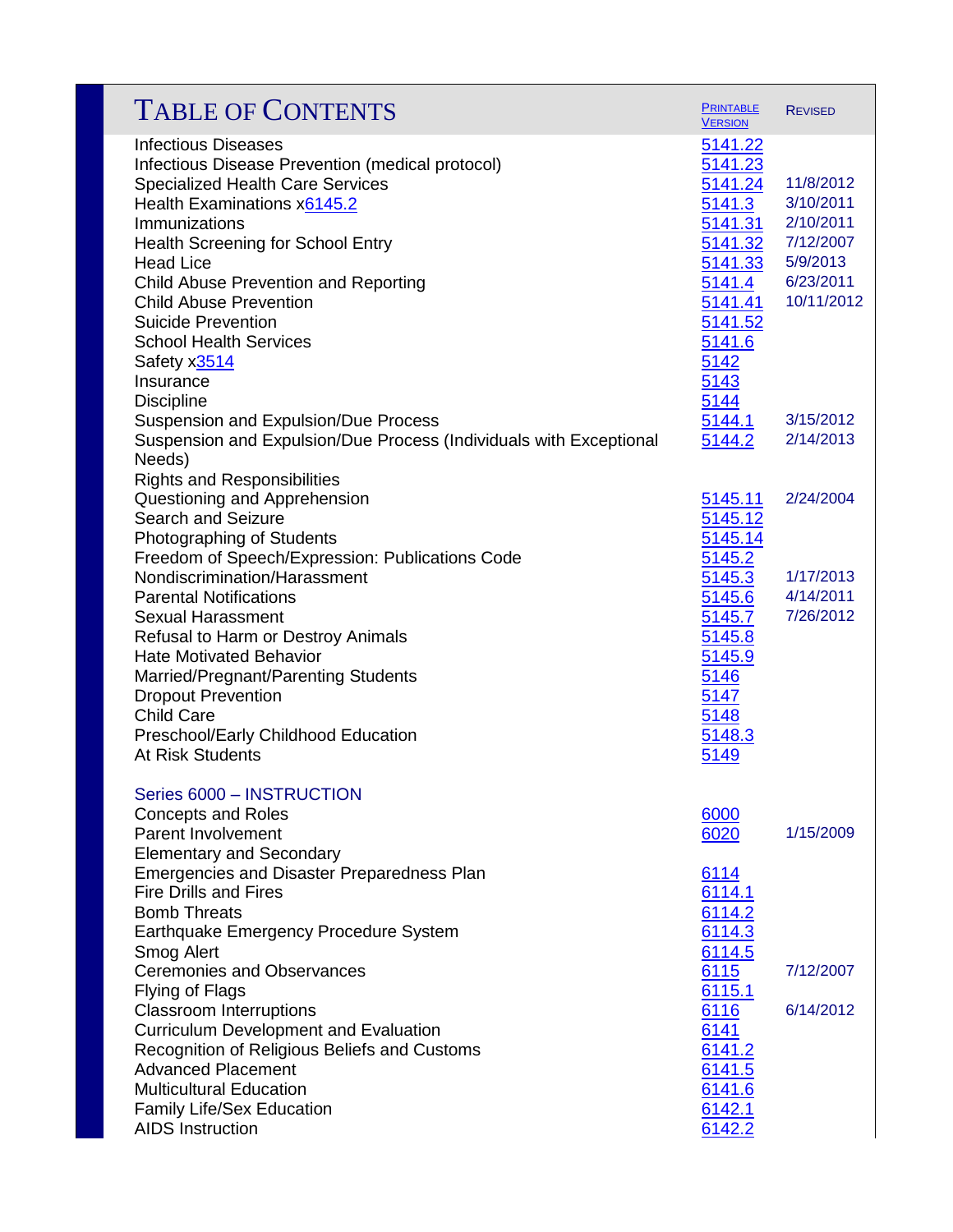| <b>PRINTABLE</b><br><b>VERSION</b>                               | <b>REVISED</b>                                             |
|------------------------------------------------------------------|------------------------------------------------------------|
| 6142.3<br>6142.5<br>6142.7<br>6142.8<br>6143                     | 7/10/2008                                                  |
| 6145<br>6145.2<br>6145.21                                        | 2/14/2013                                                  |
| 6145.8<br>6146.1<br>6146.2<br>6146.3<br>6146.4                   | 12/13/2012                                                 |
| 6146.5<br>6146.11                                                | 9/13/2012                                                  |
| 6153<br>6154                                                     | 10/14/2010                                                 |
| 6158<br>6159<br>6159.1<br>6159.2                                 | 2/8/2005<br>2/14/2013<br>12/7/2004                         |
| 6159.3<br>6159.4<br>6161.1<br>6161.11<br>6161.2                  |                                                            |
| 6161.3<br>6162.5<br>6162.6                                       | 11/9/2004                                                  |
| 6163.1<br>6163.4                                                 | 5/10/2012                                                  |
| 6164.4<br>6164.5                                                 | 2/14/2013                                                  |
| 6170.1<br>6171<br>6172<br>6173<br>6173.1<br>6174<br>6175<br>6176 | 10/26/2004<br>5/27/2003<br>6/23/2011                       |
|                                                                  | 6144<br>6145.5<br>6152<br>6155<br>6164.2<br>6164.6<br>6177 |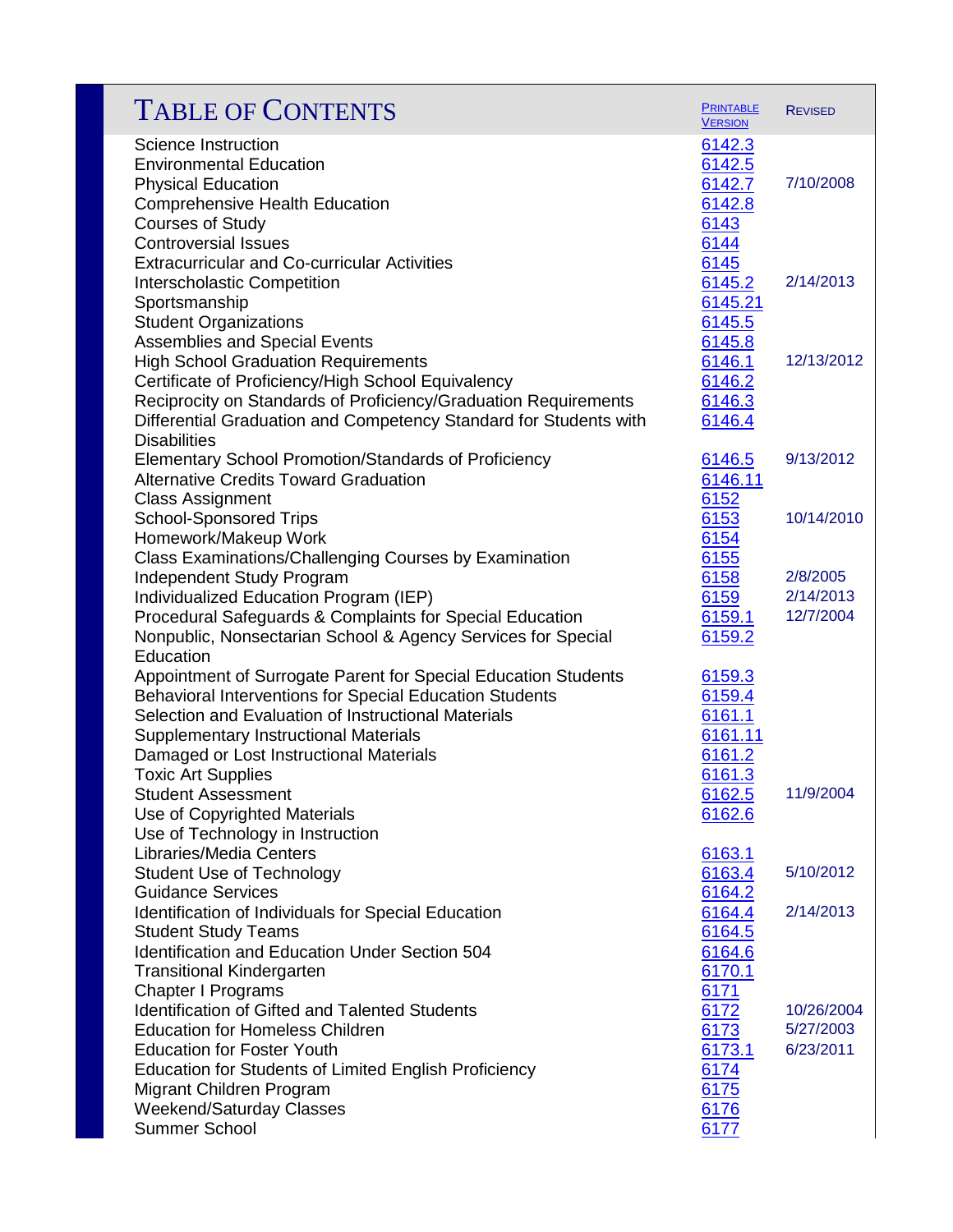| <b>TABLE OF CONTENTS</b>                                                                                                                                                                                                                                                                                                                      | <b>PRINTABLE</b><br><b>VERSION</b>                             | <b>REVISED</b>                      |
|-----------------------------------------------------------------------------------------------------------------------------------------------------------------------------------------------------------------------------------------------------------------------------------------------------------------------------------------------|----------------------------------------------------------------|-------------------------------------|
| <b>Vocational Education</b><br><b>Work Experience Education</b><br>Child Care and Development Programs<br>Home and Hospital Instruction<br><b>Continuation Education</b><br>Evaluation of the Instructional Program<br>Criteria for Evaluation of Consolidated Programs<br><b>Adult/Continuing Education</b>                                  | 6178<br>6178.1<br>6179<br>6183<br>6184<br>6190<br>6191<br>6200 | 12/7/2004                           |
| Series 7000 - NEW CONSTRUCTION<br><b>Concepts and Roles</b><br><b>Planning (Master Plans)</b><br><b>Facilities Master Plan</b><br>Participation in Planning<br>Site Selection and Development<br>Relations with the City/County Regarding Land Development<br>Designing<br>Site Selection and Development (Environment Impact Considerations) | 7000<br>7100<br>7110<br>7120<br>7150<br>7151<br>7220           |                                     |
| Financing<br><b>Methods of Financing</b>                                                                                                                                                                                                                                                                                                      | 7310                                                           |                                     |
| Series 9000 - BOARD BYLAWS                                                                                                                                                                                                                                                                                                                    |                                                                |                                     |
| Role of Board and Members (includes powers, purposes, duties)<br><b>Governance Standards</b><br><b>Public Statements</b>                                                                                                                                                                                                                      | 9000<br>9005<br>9010                                           | 11/10/2011<br>6/14/2005             |
| Disclosure of Confidential/Privileged Information<br>Organization<br><b>Terms of Office</b><br>President<br>Secretary<br><b>Clerk</b>                                                                                                                                                                                                         | 9011<br>9100<br>9110<br>9121<br>9122<br>9123                   | 6/14/2005                           |
| Attorney<br><b>Board Committees</b><br>Board Representatives (includes negotiators, other representatives)<br><b>Student Board Members</b>                                                                                                                                                                                                    | 9124<br>9130<br>9140<br>9150                                   | 10/26/2006                          |
| Limits of Board Member Authority<br><b>Governing Board Elections</b><br>Resignation                                                                                                                                                                                                                                                           | 9200<br>9220<br>9222                                           | 11/10/2011<br>3/9/2006              |
| <b>Filling Vacancies</b><br>Oath or Affirmation<br>Orientation<br>Development in Service                                                                                                                                                                                                                                                      | 9223<br>9224<br>9230<br>9240                                   | 6/14/2005                           |
| Remuneration, Reimbursement, Other Benefits<br><b>Legal Protection</b><br><b>Conflict of Interest</b><br>Governance                                                                                                                                                                                                                           | 9250<br>9260<br>9270                                           | 8/23/2012<br>6/14/2005<br>6/14/2007 |
| <b>Policy Manual</b><br><b>Board Policies</b><br><b>Board Bylaws</b><br><b>Administrative Regulations</b><br>Suspension of Policies, Bylaws, Administrative Regulations                                                                                                                                                                       | 9310<br>9311<br>9312<br>9313<br>9314                           |                                     |